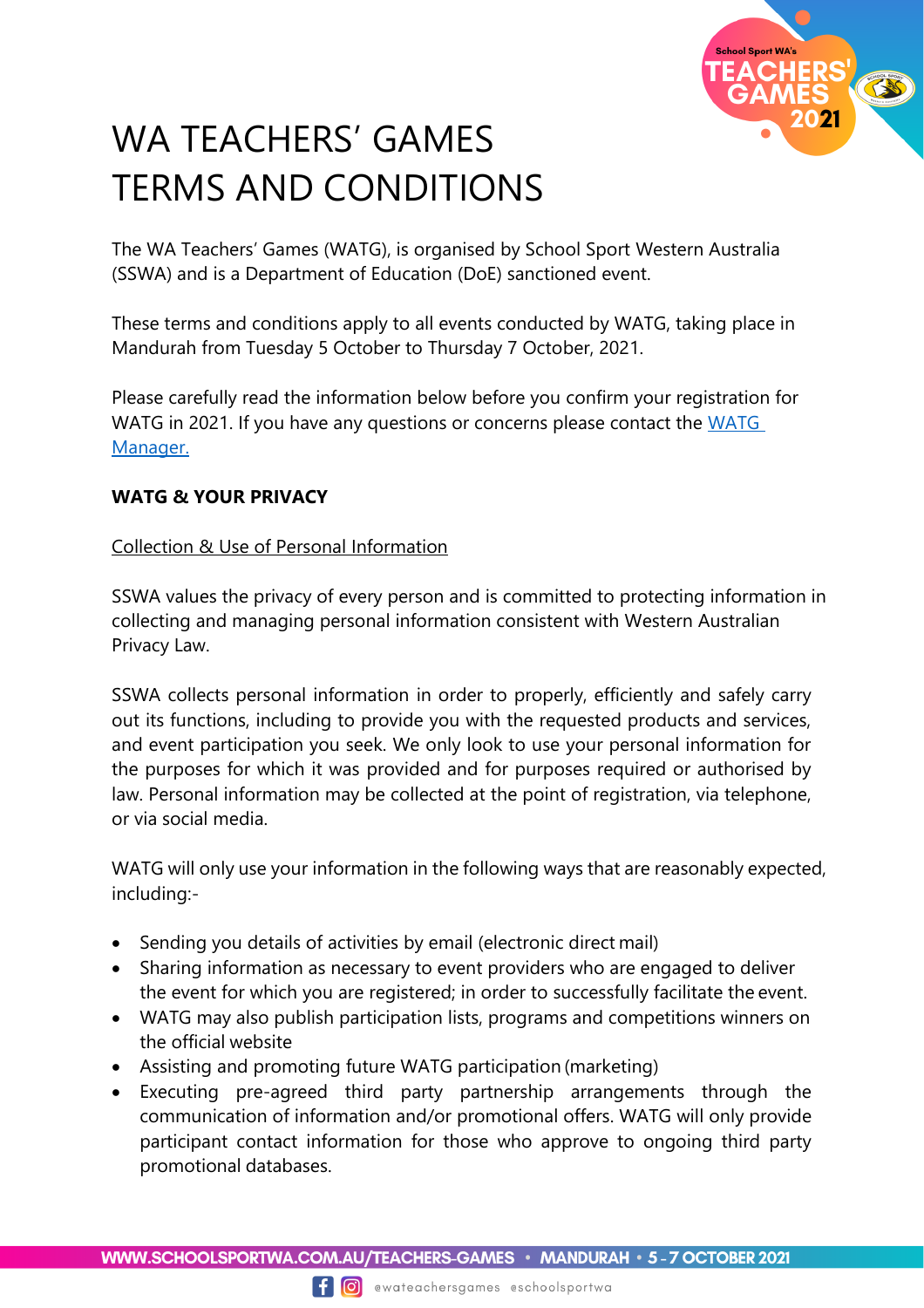

SSWA has taken reasonable steps to ensure that all information is kept securely and as such the personal information we hold is protected from misuse, loss, unauthorised access, modification or disclosure. We also take great care in ensuring information is kept accurate, complete and up-to-date.

#### Publication of and use of Photographs & Film at WATG

WATG may capture photographs and footage (film) of you participating in events of WATG. This constitutes a collection and use of your 'personal information' under Western Australian Privacy Law. We use this information for the sole purpose of celebrating WATG and the events within the program, and for possible future marketing and promotionaluse.

Images and film captured by SSWA will be wholly owned by SSWA. This means that the SSWA may use and publish images without notifying, acknowledging or compensating you.

#### **INSURANCE**

SSWA **does not** have accident insurance for accidental injuries.

## **TERMS AND CONDITIONS OF ENTRY**

I acknowledge and agree that I have read and understood the following terms and conditions of entry, and agree to be bound by these terms of entry. If another person has entered me in the event, that person is assumed to be my agent and that person has accepted on my behalf all the terms and conditions set out on the online registration system.

- 1. The information provided by me on this registration entry form is accurate.
- 2. I am in good physical condition and health, enabling my safe participation in the events that I have entered and accept that I participate in any officiallysanctioned WATG event at my own risk.
- 3. I agree to the payment of relevant entry fees as required for participation at WATG, as outlined and agree that I submit my registration with knowledge and acceptance of the non-refundable registration fee.
- 4. I acknowledge that I have read in full, understand and meet the WATG [Eligibility Policy.](https://www.schoolsportwa.com.au/wp-content/uploads/2021/02/Eligibility-Policy.pdf)
- 5. I agree to abide by the WATG Rules & [Regulations](https://www.schoolsportwa.com.au/wp-content/uploads/2021/02/Rules-and-Regulations.pdf) that govern the delivery of the event, and understand event cancellation protocols.

WWW.SCHOOLSPORTWA.COM.AU/TEACHERS-GAMES • MANDURAH • 5-7 OCTOBER 2021